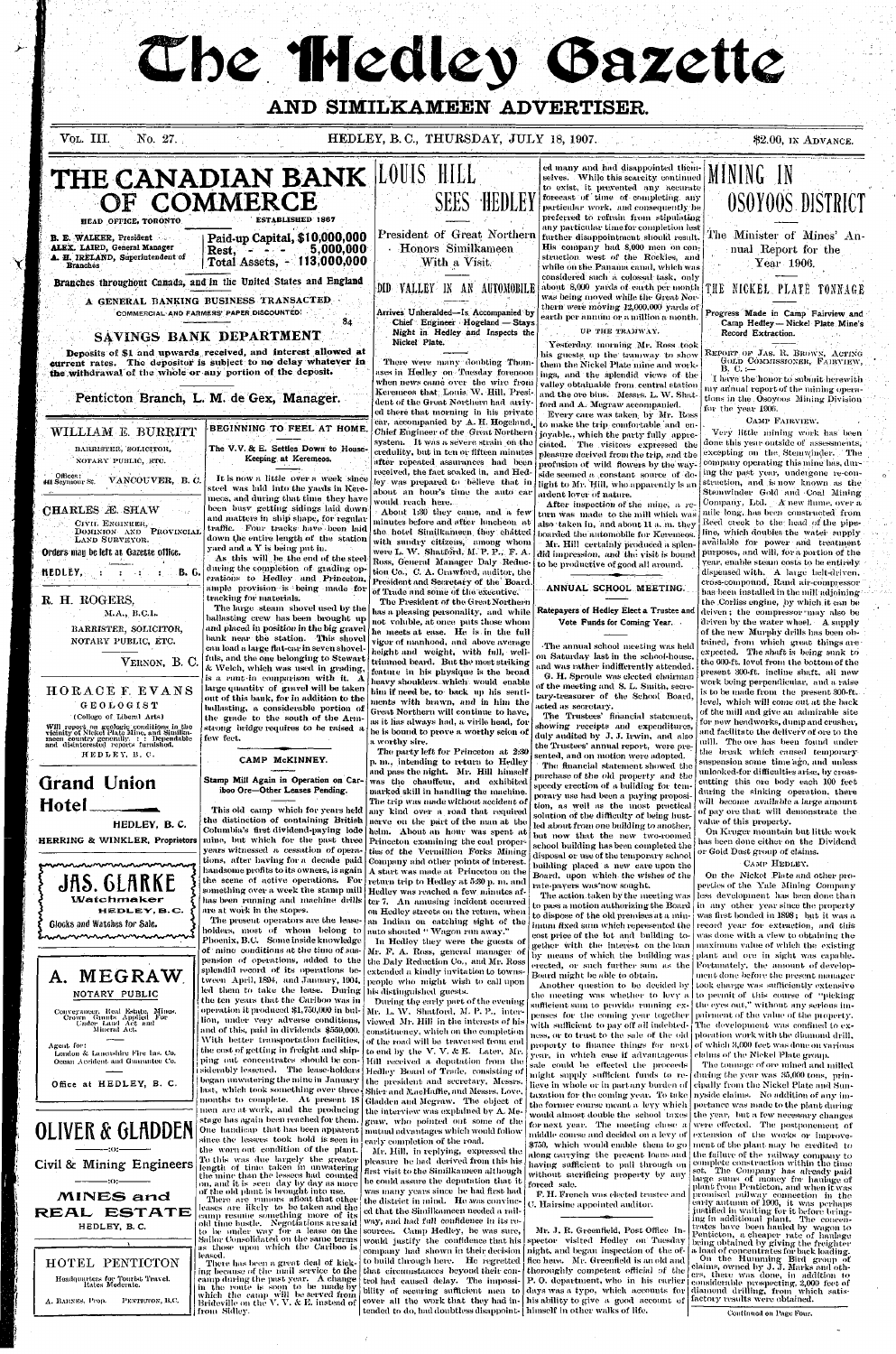#### THE HEDLEY GAZETTE, JULY 18, 1907.



imbiens

of time.

Full Moon

1907

 $14$ 

-28

-15

 $22$ 

 $-20$ 

as to dividends paid or profits carned on the year's operations, although a Inhorious search of the public accounts report might serve to show the total sum collected in royalties and the value of the output figured therefrom. One feature, however, that stands out in the report does not indicate that the condition of the mine was improved by the management of R. B. Lamb who had charge during the period covered by the report in which it is stated, and the facts will bear it out, that "less development has been done than in any other year since the property was first bonded in 1898". Now in the natural course of the life of any properly managed mine the very opposite is to be expected, and in departing from the orthodox course it would appear on first view that the manager who did so, compelled one of two conclusions: Either he is a novice in mine management, or he had some object in view in doing so, The Gazette is of the impression that fold in the report that "it was a record year for extraction", and it might have added that this pecord extraction, was at the expense of the ore-rewanted to make himself solid with the people in New York, and figured that a big bullion account was the opensesame to the hearts of all mine owners. What that big bullion account cost the company will probably never be known, but from the tonnage of rich ore that is said to have disappearthe management's feverish anxiety to extract, it would not be pleasing for them if they did know: and all the lowed to go to pieces for want of repairs. Had the usual course in legiti- Average mate mining been pursued, the report Mean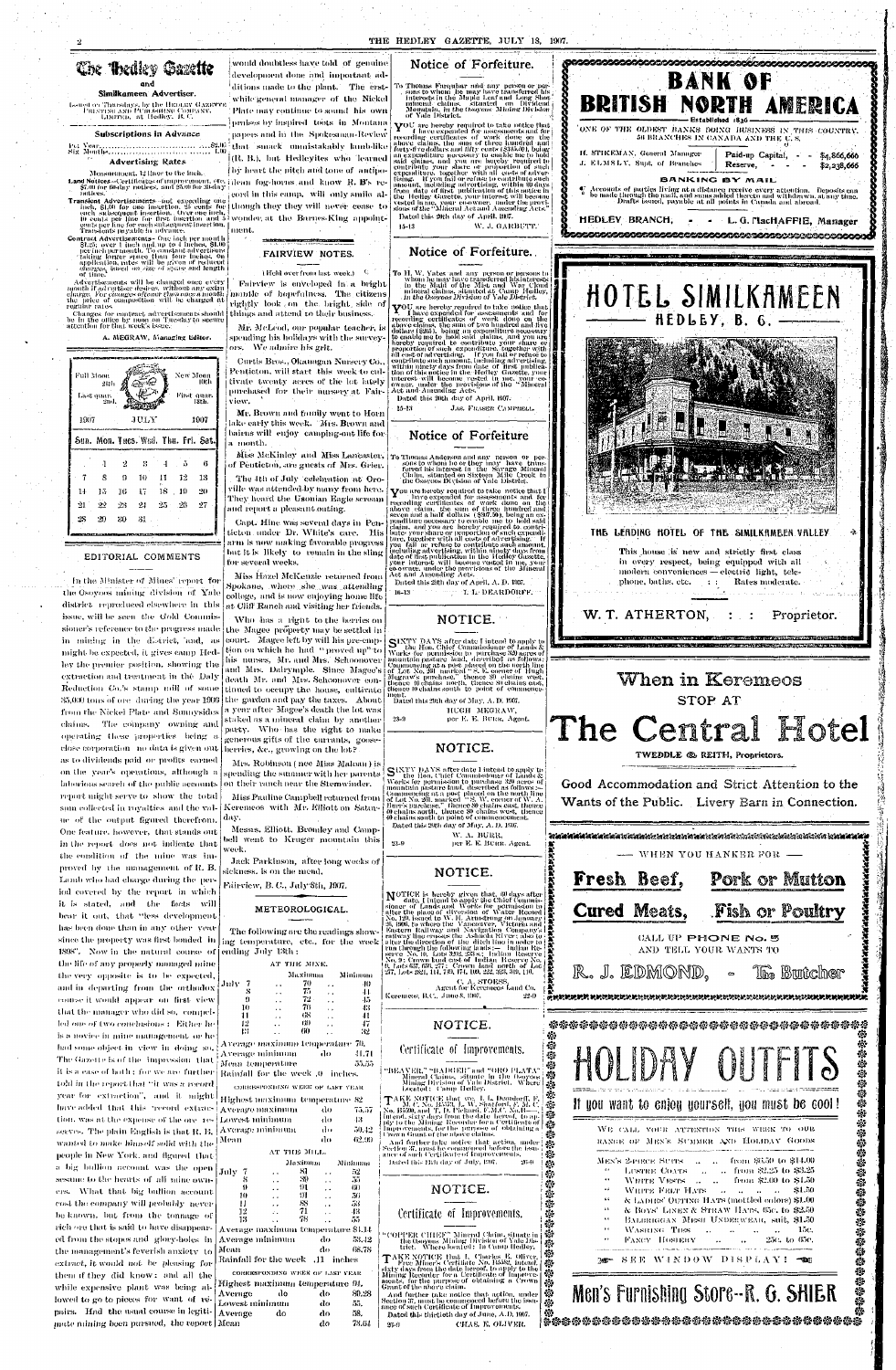

Your wants for Livery or Team<br>Work will be attended to<br>by calling Phone 12.

W. F. REVELY, Proprietor

### **CLAUDET & WYNNE** ASSAYERS METALLURGISTS and

MINING ENGINEERS

MINES AND MILLS EXAMINED SAMPLED AND REPORTED ON.

Samples by mail receive prompt attention. Correspondence solicited.

PRINCETON and ROSSLAND

H. H. CLAUDET, Assoc. Inst. M.M.,<br>Member Am. Inst. M.E., ROSSLAND. L. C. WYNNE, Assoc. Inst. M. M.,<br>Late Assayer LeRoi. PRINCETON.

nuninvninvnin



## SEEDS, TREES, PLANTS

for the farm, garden, lawn, boulevard or conservatory. Acclimated<br>stock. Oldest established nursery

See R. G. Shier's stock of men's one. ind two-piece bathing suits.

Town and District.

The meeting called for Labor Dav

sports on Monday night was adjourn-

ed for a few days and is in session as

Mr. and Mrs. S. L. Smith and family

visited friends in Penticton and Ver-

non for a few days last week, return-

L. W. Shatford, M. P. P., is having

another siege of his old-trouble, and if

his condition does not improve he will

he compelled to go to the coast again

Mr. and Mrs. E. F. Voigt and their

son Victor came down from Voigt's Camp on Tuesday. Mr. and Mrs.

Voigt went out by stage for Oroville

Road Supervisor Deardorff started a

crew to work on the Twenty-mile

wagon road on Monday. A few men

who came in on Saturday and Sunday

Rev. A. H. Cameron held Presby-

terian service in Hedley on Sunday

evening. He had paid a visit to Sum-

merland and Kelowna during the

week, and got back in time to fill the

The scarcity of men continues to be

the cry. In many parts road work is

Ianguishing because men cannot be

got to do it, and various other un-

provements are held back for lack of

state concerning grading operations.

and Victor returned home."

ing on Thursday evening. The

Sunday.

we go to press.

for treatment.

got work on it. [

labor.

sake.

Hedley engagement.

Henry Bahrs went up to Five Mile this week to have a look at property in which F. M. Gillespie is interested with Messis. Uhler and Cox.

Mr. L. G. MacHaffie, manager of the Bank of B. N. A., went to Keremeos on Saturday, returning on Sunday afternoon. He had the pleasure of seeing a construction train steam into the yards.

Dr C. W. Cross, veterinary dentist, of Ashcroft, is making a tour through the Similkameen and Okanagan. It will be well for owners of horses to meet the doctor and hear his explanation of the necessity of equine dentistry, and see the instruments which he has with him for work in that line, The Sharpless tubular cream separator, one of the most improved and up to date separators on the market, is also handled by the dostor and will be on exhibition at the Central Hotel, in Keremeos until further notice.

#### DALE HANGS TO-DAY.

The Minister of Justice has refused to interfere for a commutation of the death sentence passed upon James A. Dale for the nurrder of Joseph Celle and Peter Gondreau at Carnii last fall.  $\mathbf A$  numerously signed petition has been forwarded to Ottawa, many signing it with the idea that it would be futile, or they would not have done so. While deep sympathy is felt for the aged father of the poor wretch and for others of the family, public sentiment in Canada abhors the terrible crime of murder, and is inexorable in exaction of the awful penalty which in this. country is visited upon all who set so low an estimate upon human life as to take the lives of others.



# **New Goods for** Hot Weather



## Just Opened Up at **SHATFORDS'**

A shipment of Men's Up-to-date Dressy Summer Suits, and another shipment of. Ladies' and Gentlemen's Canvas Shoes.

I Our stock of Summer Shirts, Underwear, Sox etc., beats anything to be seen  $\longrightarrow$  in the country.  $\rightarrow$ 

**BOOT WE HAVE THE GOODS, AND** WE WANT YOU TO SEE THEM !



on the Mainland.

NO Seedless Apples

NO Pitless Plums NO Cobless Corn

Just old, reliable and approved varieties at reasonable prices. We do not even supply any kings or presidents——just the common British Columbian is good enough for our trade.

BEE SUPPLIES, SPRAY PUMPS, SPRAYING MATERIAL, GREEN-HOUSE PLANTS, CUT FLOWERS.

We do business on our own grounds-have no rent to payand are prepared to meet all competition.

Let me price your list before you place your order. Catalogue FREE.

M. J. HENRY, 3010 Westminster Road, Vancouver.

#### Tenders Wanted.

TENDERS will be received by the under-<br>signed up to JULY 20th, for painting the<br>Hedley General Hospital. The lowest or any<br>tender not necessarily accepted.

F. H. FRENCH. Secretary.  $\gamma_{1-2}$ 



Great Northern Hotel

A new house containing more bed room accommodation than any other hotel in town. Table and bar flist class. Rates moderate,

PETERSON BROS & LIND, Proprietors.

next decade. Inner a through the property of the second terms of the second.

be able to pick up on the trip, as well as taking orders for the Sharpless Tubular cream separator.

Okanagan, and will attend to what

practice in equine dentistry he may

A few beacon fires have been burning along the streets. It was not by way of celebrating any particular event but merely to get rid of a few unsightly stumps. On Saturday an attack was made on them with dynamite which ended disastrously for one of the windows of the Bank of B.N.A. The charge used would have been perfectly safe for a green stump, but this proved to be a little rotten, and the pieces flew about a little too promiscuously.

Dr. McEwen received a call to go up to the mine on Saturday afternoon where it was reported that Jack Mc-Kinnon, foreman on the Sunnysides, had been injured by falling rock. The first report which got about was to the effect that the injury was serious, but the doctor found only a severe scalp wound, which although painful, didn't impress the patient with the necessity of even laying up for repairs. It was, however, a very narrow escape, and luckily for him he was able to shift his position sufficiently to avoid a mass of rock that would have crushed the life out of him. Preparation was being made for a shaft, and it was in barring down rock that was dangerous that the accident occurred.

Ex-Govenor Dewdney, of Victoria, was a visitor in Hedley on Saturday | manamanan manamanan manaman last and met a number of old friends. | who were pleased to see him looking so well. Mr. Dewdney rarely fails to visit the district at least once a year, and no one notes with greater pleasure than he any evidences of advancement from year to year, for his faith  $\left|\frac{\mathbf{x}}{\mathbf{x}}\right|$ in it extends over a period of forty  $\frac{1}{R}$ years. The last decade has served to justify the early faith which led him to toil through the mountains and lay out and build the Dewdney trail, which for long years was the sole artery of<br>communication into the Kootenays,<br>and which in portions is still in use.<br>The Governor, in spite of those strenu-<br>as The Governor, in spite of those strenu-<br>as years, is still hale and his friends all hope that he may be spared to witness the advances which

#### Certificate of Improvements.

NOTICE.

WIITTE GROUSE" Mineral Claim, situate in the<br>Osoyoos Mining Division of Yale District.<br>Where located : Independence mountain.

TAKE NOTICE that I, William Daleymple. Taken Northers Certificate No. B5683, intend,<br>sixty days from the date liercof, to apply to the<br>Minimg Recorder for a Certificate of Improve-<br>ments, for the purpose of obtaining a Crown<br>Grant of the above claim.

And further take notice that action, under<br>soction 37, must be commenced before issuance<br>of such Certificate of Improvements. Dated July 16th, 1907.  $27 - 9$ 

THE NEW ZEALAND HOTEL

JOHN JACKSON, Proprietor

Everything New and First-Glass

Bar supplied with the Choicest Liquors and Cigars, and Special Attention paid to the Table.

 $THE —$ **Great Northern** Hotel **Pringeton** Is noted over the entire district for excellence of both table

and bar, and the bar ra ra

All the wants of the travelling public carefully attended to.